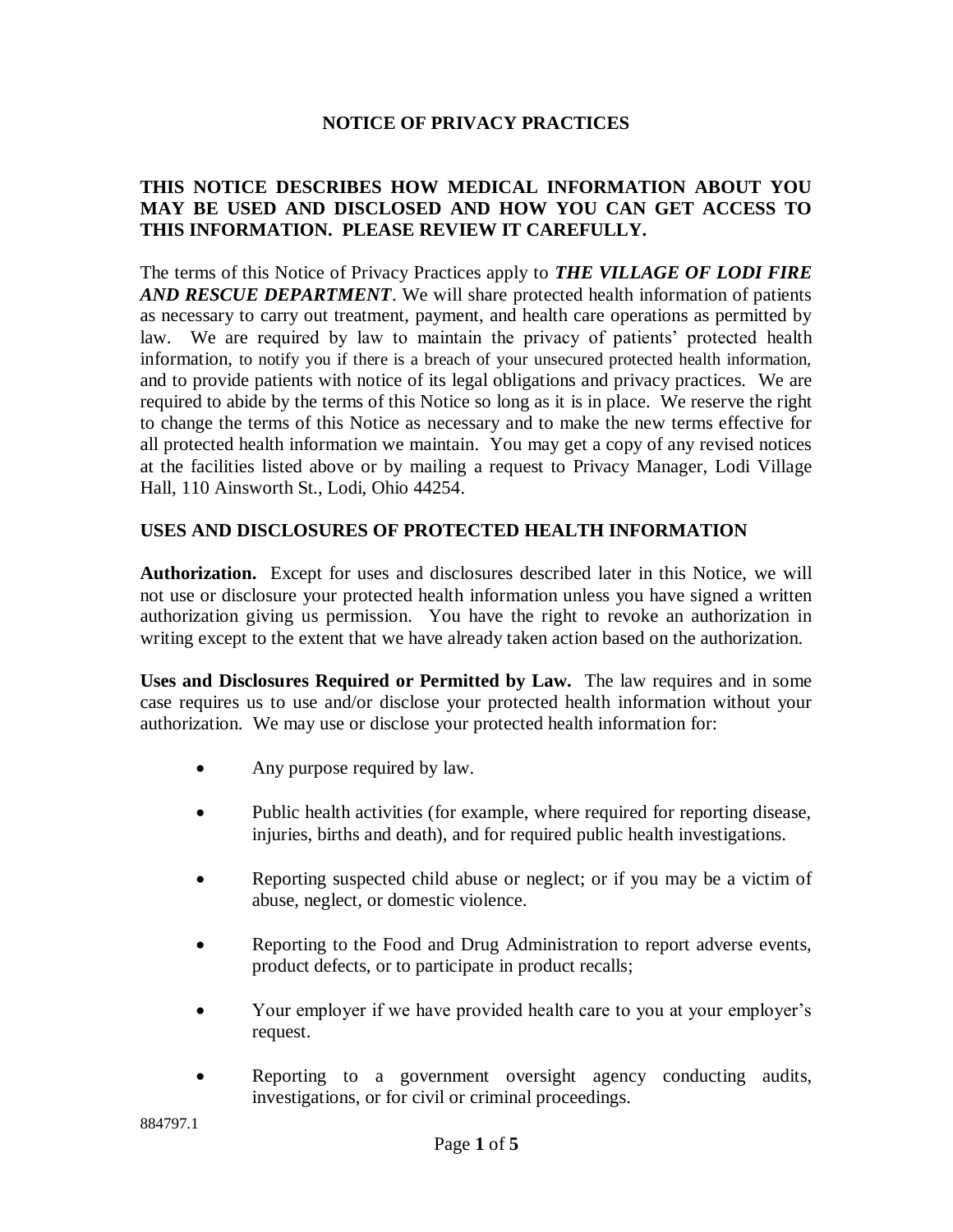- A court or administrative ordered subpoena or discovery request.
- Law enforcement officials to report wounds, injuries and crimes.
- County coroners.
- Arrangement of an organ or tissue donation from you or a transplant for you.
- Military purposes, if you are a member of the military, or for national security or intelligence activities.
- Your workers' compensation claim to workers' compensation agencies.

**Uses and Disclosures for Treatment, Payment or Health Care Operations**. We will use and disclose your protected health information as needed for treatment, payment and health care operations purposes. Examples of such uses and disclosures include: nurses, doctors and other professionals involved in your care will use information in your medical record to put in place a treatment plan and to carry out that plan; and in some situations to other health care facilities or providers who will be treating you; sending information about you and your treatment to insurance companies, governmental agencies and programs and other entities or individuals who will pay for your care; and in meetings and as part of other actions our practice takes to make sure all entities are licensed, accredited, the doctors and other professionals involved in its facilities have proper credentials and in many other activities designed to make sure of, and improve upon, the quality of care our practice provides.

**Business Associates**. As part of the services our practice provides, it sometimes seeks the help of outside persons or businesses. These outside entities help in a number of ways like giving us legal help, accrediting our facilities or auditing our records, just to list some examples. In order to get their help in making The Village of Lodi Fire and Rescue Department's care available, we must often give them your protected health information. At times it may be necessary for us to provide certain of your protected health information to one or more of these outside persons or organizations who assist us with our health care operations. Before we give out any protected health information to these outside parties, we require them to protect the privacy of your information.

884797.1 **Others Involved in Your Care.** If you approve, we may disclose your protected health information to people that you designate (typically family and friends), who are involved in your care or in payment of your care, to help them with your care or paying for your care. If you are not available, incapacitated, or have a health emergency, and we determine that a limited disclosure may be in your best interest, we may disclose protected health information with the people involved in your care or paying for your care without your approval. In some cases, we may also disclose your protected health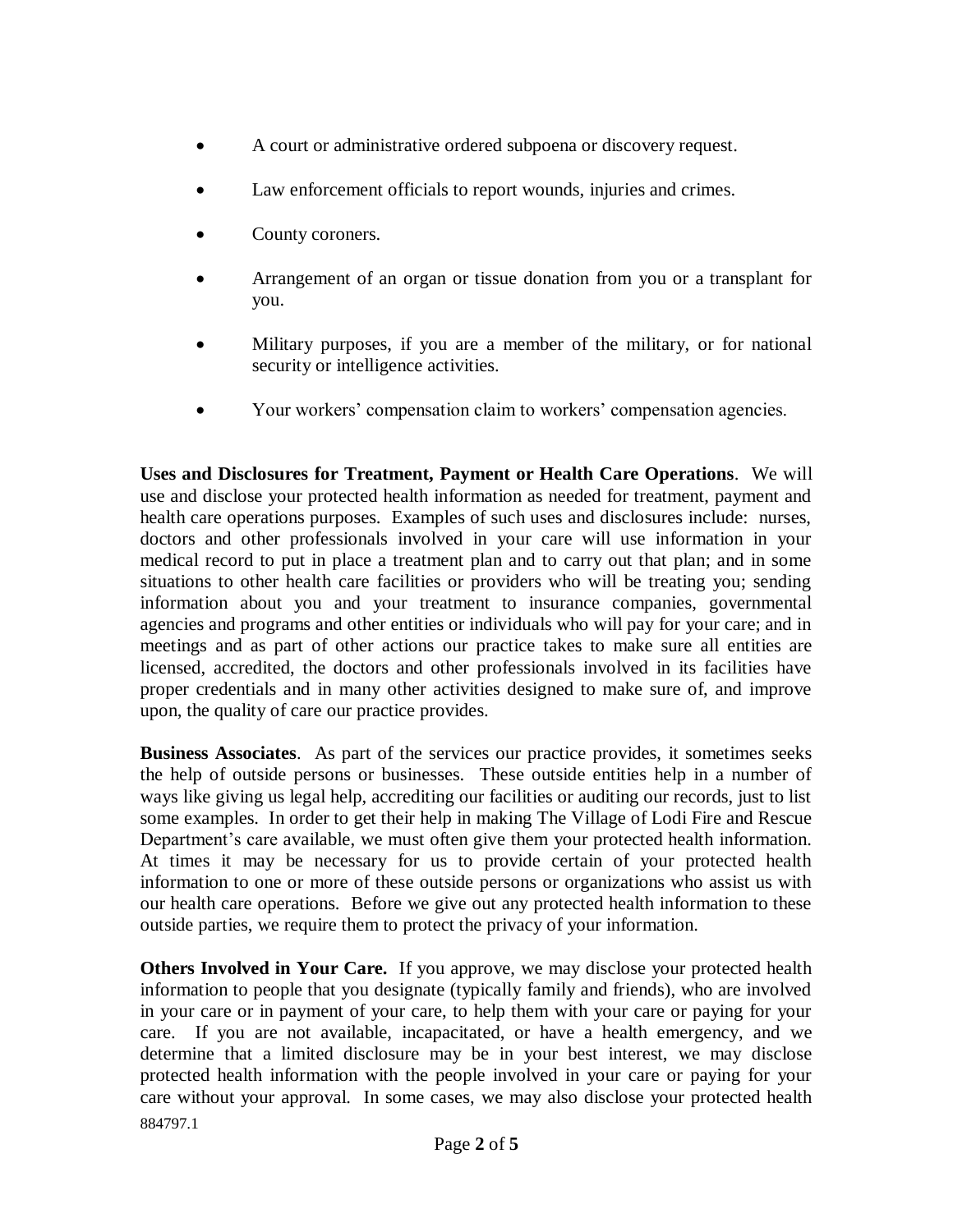information to parties involved in disaster relief to help them find your family member or other persons involved in our care or paying for your care.

**Marketing.** We may use your protected health information to contact you about health products and services necessary for your care, about new products and services it offers, and to give you general health and wellness information. Most other uses and disclosures of your protected health information for marketing purposes and disclosures that constitute a sale of your protected health information require your authorization.

**Services/Communications.** We may contact you to provide appointment reminders, or test results, or other information regarding your care. You can ask and we will accommodate reasonable requests to receive communications about your protected health information from us in a different way or at a different place. For example, if you want reminders to not be sent to a particular address. You must make the request in writing to Privacy Manager, Lodi Village Hall, 110 Ainsworth St., Lodi, Ohio 44254.

**Research.** Sometimes we may use and disclose your protected health information for research purposes where, for example, an entity may compare outcomes of patients taking a medicine. If we do not get your specific authorization, your privacy will be protected by strict confidentiality requirements used by an Institutional Review Board that oversees the research or by representations of the researchers that limit their use and disclosure of your information.

# **YOUR RIGHTS**

**Right to Receive Notice**. You have the right to receive a copy of this Notice on paper even if you have requested the Notice by e-mail or in some other electronic transmission.

**Access to Your Protected Health Information.** You have the right to copy and/or inspect the protected health information that we have about you. You have to ask us in writing and sign the request. You send the written request to Lodi Village Hall, 110 Ainsworth St., Lodi, Ohio 44254. You can get a form for making the request from our Privacy Manager. For preparing a summary of requested there are charges for our costs.

**Amendments to Protected Health Information.** You have the right to request that we amend your protected health information. We do not have to make your amendments but will carefully consider your request. All amendment requests must be in writing, signed and state the reasons for the amendment. You can get a form for making the request from Privacy Manager, Lodi Village Hall, 110 Ainsworth St., Lodi, Ohio 44254.

**Accounting for Disclosures of Protected Health Information.** You have the right to get an accounting of certain disclosures we make of your protected health information. You may only request disclosures made within the six (6) years before the date of your request. To get this accounting, you have to sign and complete a written accounting

884797.1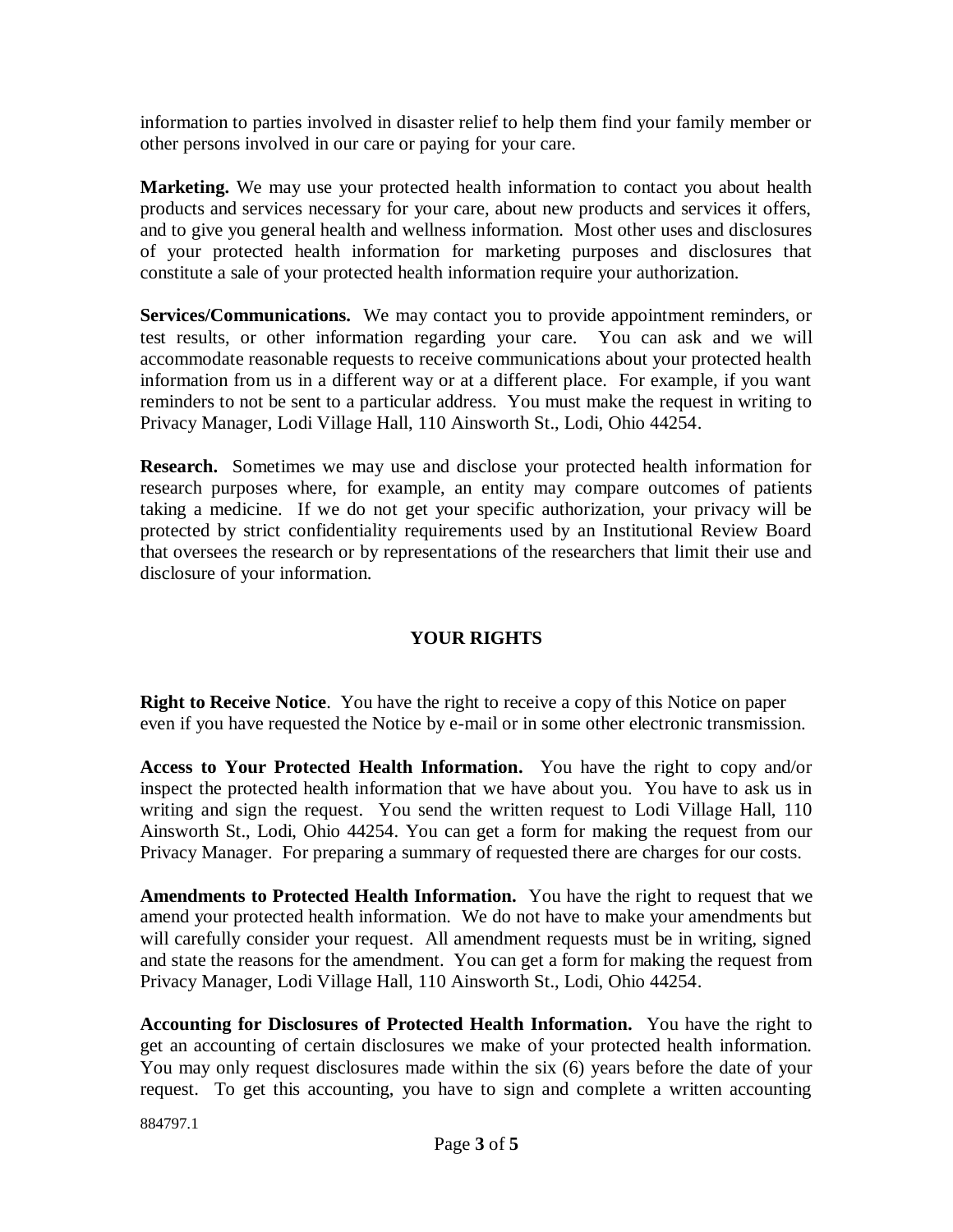request form that you can get from Privacy Manager, Lodi Village Hall, 110 Ainsworth St., Lodi, Ohio 44254. It will not cost you anything for one accounting in a 12-month period, but for each accounting after one in a 12-month period there will be a charge.

**Restrictions on Uses and Disclosures.** You have the right to ask for restrictions on certain uses and disclosures we make of your protected health information for treatment, payment or health care operations. You can get a restriction request form from Privacy Manager, Lodi Village Hall, 110 Ainsworth St., Lodi, Ohio 44254 . We do not have to agree to any restriction, except in certain situations if you ask us not to give your health plan information related to services you paid us for out of pocket in full, but will review it and if we consider it appropriate allow the restriction. We reserve the right to stop any restriction at any time by giving you written notice. You can also stop a restriction by giving written notice to Privacy Manager, Lodi Village Hall, 110 Ainsworth St., Lodi, Ohio 44254.

**Complaints.** If you believe your privacy rights have been violated, you can file a complaint with us on a complaint form. You can get the form from Privacy Manager, Lodi Village Hall, 110 Ainsworth St., Lodi, Ohio 44254. We will review it and respond to you. You may also file a complaint, in writing within 180 days of a violation of your rights. There will be no retaliation for filing a complaint. Complaints should be sent to:

> Region V Office for Civil Rights U.S. Department of Health and Human Services 233 N. Michigan Avenue Suite 240 Chicago, IL 60601 Telephone: (312) 886-2359 Fax: (312) 886-1807 TDD: (312) 353-5693

**Acknowledgement of Receipt of Notice. You will be asked to sign an acknowledgement that you received this Notice of Practice Practices.**

## **FOR FURTHER INFORMATION**

If you have any questions about his Notice, you can talk to Privacy Manager, Lodi Village Hall, 110 Ainsworth St., Lodi, Ohio 44254, Telephone: (330) 948-2040

## **EFFECTIVE DATE**

This Notice of Privacy Practices is effective September 23, 2013.